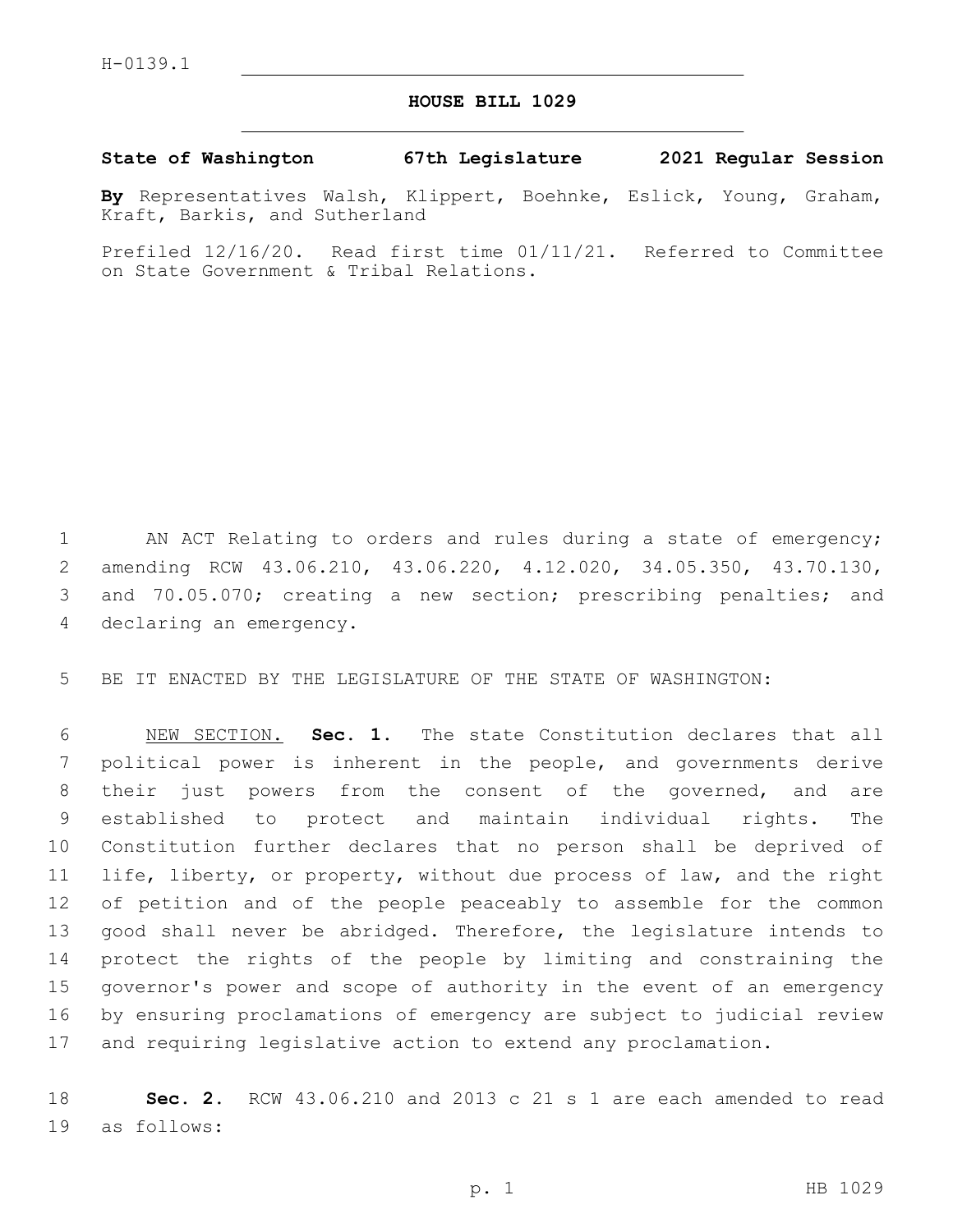(1) The proclamation of a state of emergency and other proclamations or orders issued by the governor pursuant to RCW 43.06.010, and 43.06.200 through 43.06.270 as now or hereafter amended shall be in writing and shall be signed by the governor and shall then be filed with the secretary of state. A proclamation of a state of emergency is effective upon the governor's signature.

 (2) A proclamation of a state of emergency must identify the area 8 of the state in which the emergency exists. Such area may not exceed 9 a single county in any single proclamation. The governor may issue multiple proclamations intended to address simultaneous emergencies in multiple counties, even where those simultaneous emergencies arise 12 from the same facts constituting an emergency.

 (3) A proclamation of a state of emergency must identify the 14 specific facts giving rise to the emergency in the area covered by 15 that proclamation and the specific facts under which order will be 16 determined to have been restored in the area affected. Facts giving rise to an emergency may not include circumstances addressed in existing statutes or regulations.

 (4) The governor shall give as much public notice as practical through the news media of the issuance of proclamations or orders pursuant to RCW 43.06.010, and 43.06.200 through 43.06.270 as now or 22 hereafter amended.

23 (5) The state of emergency shall cease to exist ((upon the)) the earlier of:

25 (a) The issuance of a proclamation of the governor declaring its termination: PROVIDED, That the governor must terminate said state of emergency proclamation when order has been restored in the area 28 affected; or

 (b) 14 days after a proclamation of a state of emergency is 30 signed by the governor unless extended by the legislature through concurrent resolution. If the legislature is not in session, the state of emergency may be extended in writing by the leadership of 33 the senate and the house of representatives until the legislature can extend the state of emergency by concurrent resolution. No individual extension may exceed 14 days. The legislature may pass subsequent 36 resolutions of extension. For purposes of this section, "leadership 37 of the senate and the house of representatives" means the majority and minority leaders of the senate and the speaker and the minority leader of the house of representatives.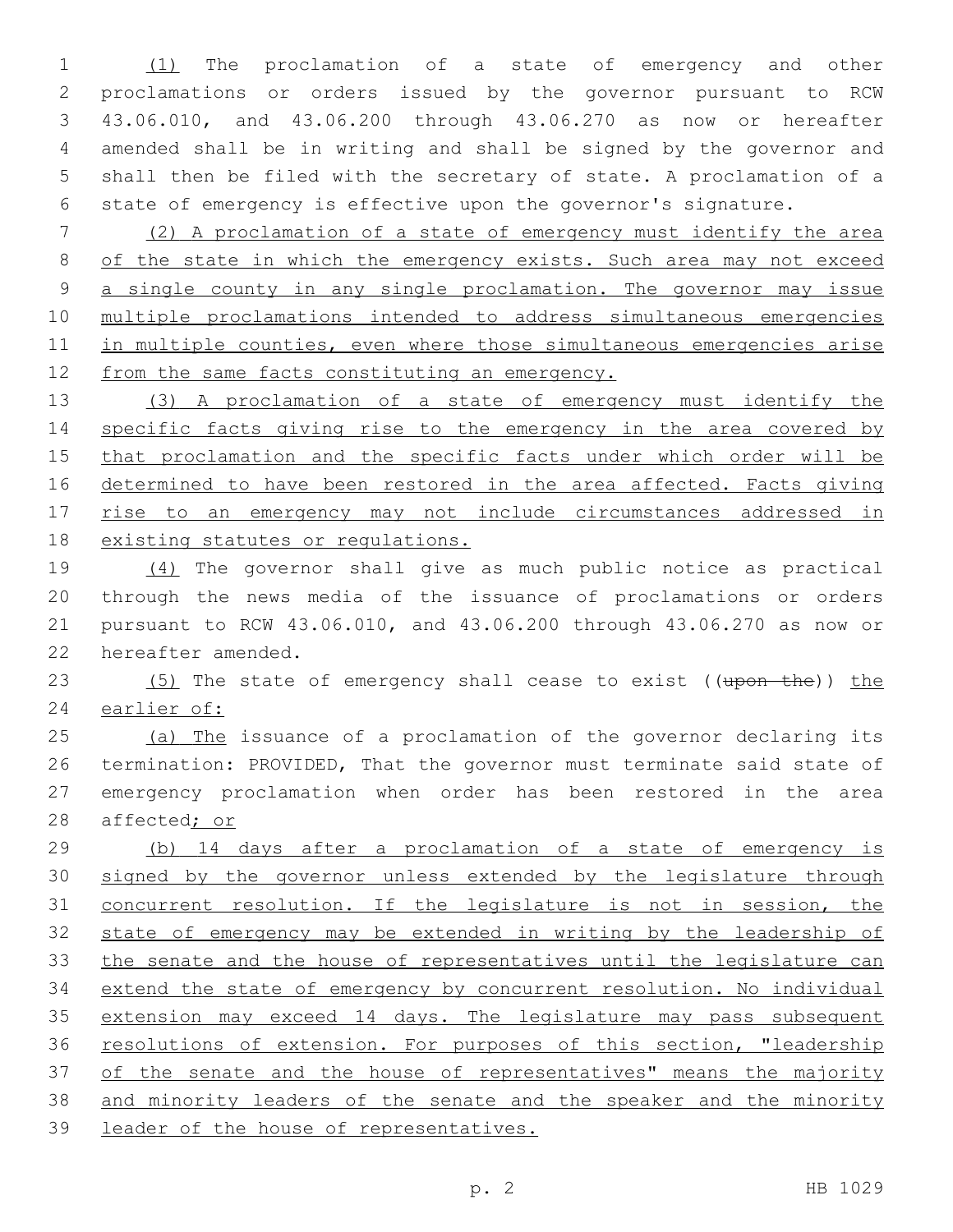(6) Any person may seek judicial review in the superior court of 2 the county subject to an emergency proclamation to determine whether the facts identified in a proclamation as constituting an emergency constitute a circumstance addressed in existing law. Such judicial determination constitutes a determination that the proclamation of 6 emergency is void.

 **Sec. 3.** RCW 43.06.220 and 2019 c 472 s 2 are each amended to 8 read as follows:

 (1) The governor after proclaiming a state of emergency and prior 10 to terminating such, may, in the area described by the proclamation 11 issue an order prohibiting:

 (a) Any person being on the public streets, or in the public parks, or at any other public place during the hours declared by the 14 governor to be a period of curfew;

 (b) Any number of persons, as designated by the governor, from assembling or gathering on the public streets, parks, or other open 17 areas of this state, either public or private;

 (c) The manufacture, transfer, use, possession or transportation of a molotov cocktail or any other device, instrument or object designed to explode or produce uncontained combustion;

 (d) The transporting, possessing or using of gasoline, kerosene, or combustible, flammable, or explosive liquids or materials in a glass or uncapped container of any kind except in connection with the normal operation of motor vehicles, normal home use or legitimate 25 commercial use:

(e) The sale, purchase or dispensing of alcoholic beverages;

 (f) The sale, purchase or dispensing of other commodities or goods, as he or she reasonably believes should be prohibited to help 29 preserve and maintain life, health, property or the public peace;

 (g) The use of certain streets, highways or public ways by the 31 public; and

 (h) Such other activities as he or she reasonably believes 33 ((should)) must be prohibited to help preserve and maintain life, 34 health, property or the public peace.

 (2) The governor after proclaiming a state of emergency and prior to terminating such may, in the area described by the proclamation, issue an order or orders concerning waiver or suspension of statutory obligations or limitations in the following areas:

(a) Liability for participation in interlocal agreements;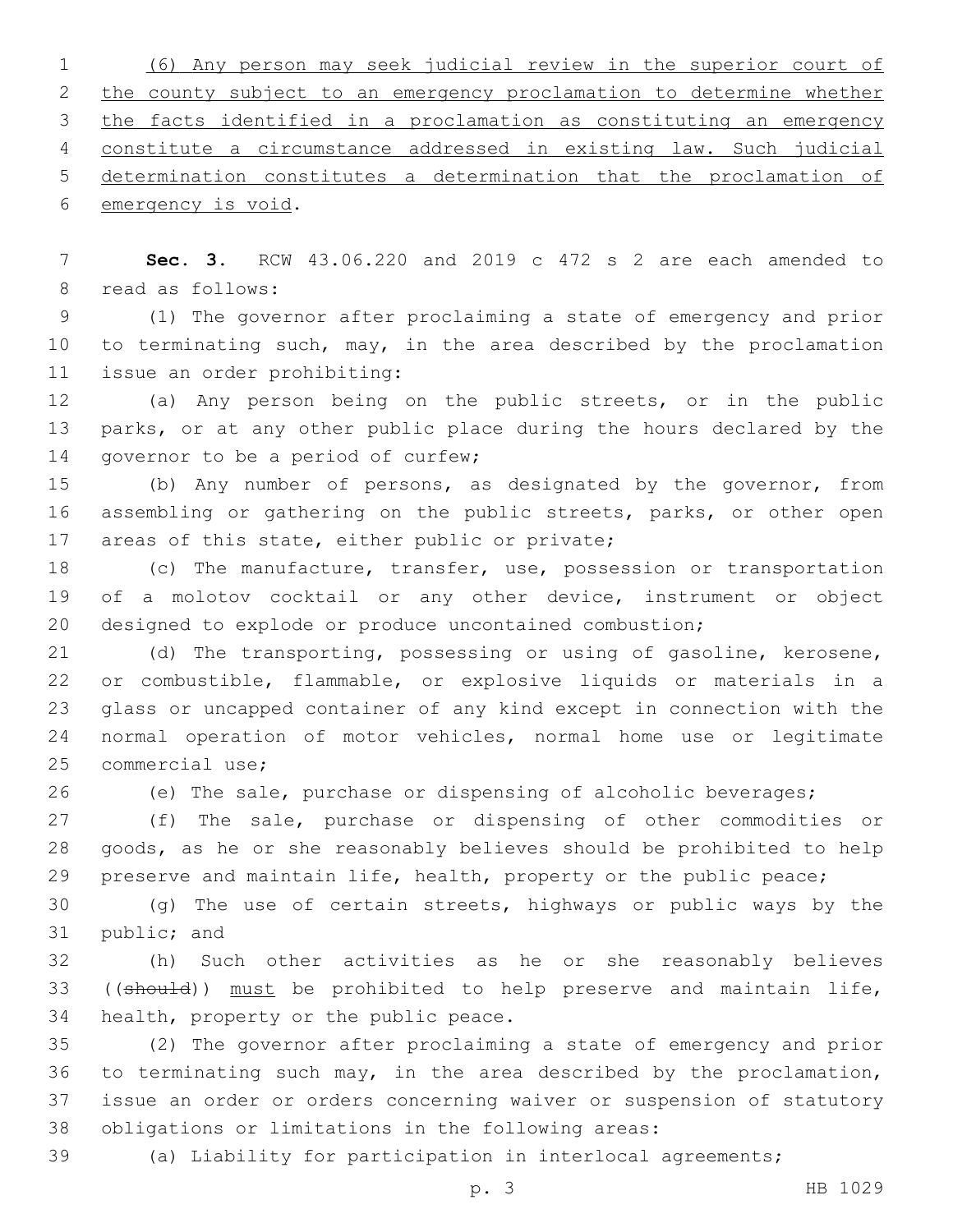(b) Inspection fees owed to the department of labor and 2 industries;

(c) Application of the family emergency assistance program;

 (d) Regulations, tariffs, and notice requirements under the jurisdiction of the utilities and transportation commission;

 (e) Application of tax due dates and penalties relating to 7 collection of taxes;

8 (f) Permits for industrial, business, or medical uses of alcohol; 9 and

 (g) Such other statutory and regulatory obligations or limitations prescribing the procedures for conduct of state business, or the orders, rules, or regulations of any state agency if strict compliance with the provision of any statute, order, rule, or regulation would in any way prevent, hinder, or delay necessary action in coping with the emergency, unless (i) authority to waive or suspend a specific statutory or regulatory obligation or limitation has been expressly granted to another statewide elected official, (ii) the waiver or suspension would conflict with federal requirements that are a prescribed condition to the allocation of federal funds to the state, or (iii) the waiver or suspension would 21 conflict with the rights, under the First Amendment, of freedom of speech or of the people to peaceably assemble. The governor shall give as much notice as practical to legislative leadership and impacted local governments when issuing orders under this subsection  $(2)(q)$ .

26 (3) ((In imposing the restrictions provided for by RCW 43.06.010, and 43.06.200 through 43.06.270, the governor may impose them for 28 such times, upon such conditions, with such exceptions and in such 29 areas of this state he or she from time to time deems necessary.)) Any order issued under subsections (1) and (2)(g) of this section must be narrowly tailored, using the least restrictive means to accomplish a compelling government interest to protect the public.

 (4) No order or orders ((concerning waiver or suspension of 34 statutory obligations or limitations)) under ((subsection  $(2)$  of)) 35 this section may continue for longer than (( $\frac{thitty}{14}$  days unless 36 extended or modified by the legislature through concurrent 37 resolution. If the legislature is not in session, the ((waiver or suspension of statutory obligations or limitations)) order or orders may be extended or modified in writing by the leadership of the 40 senate and the house of representatives for up to 30 days, until the

p. 4 HB 1029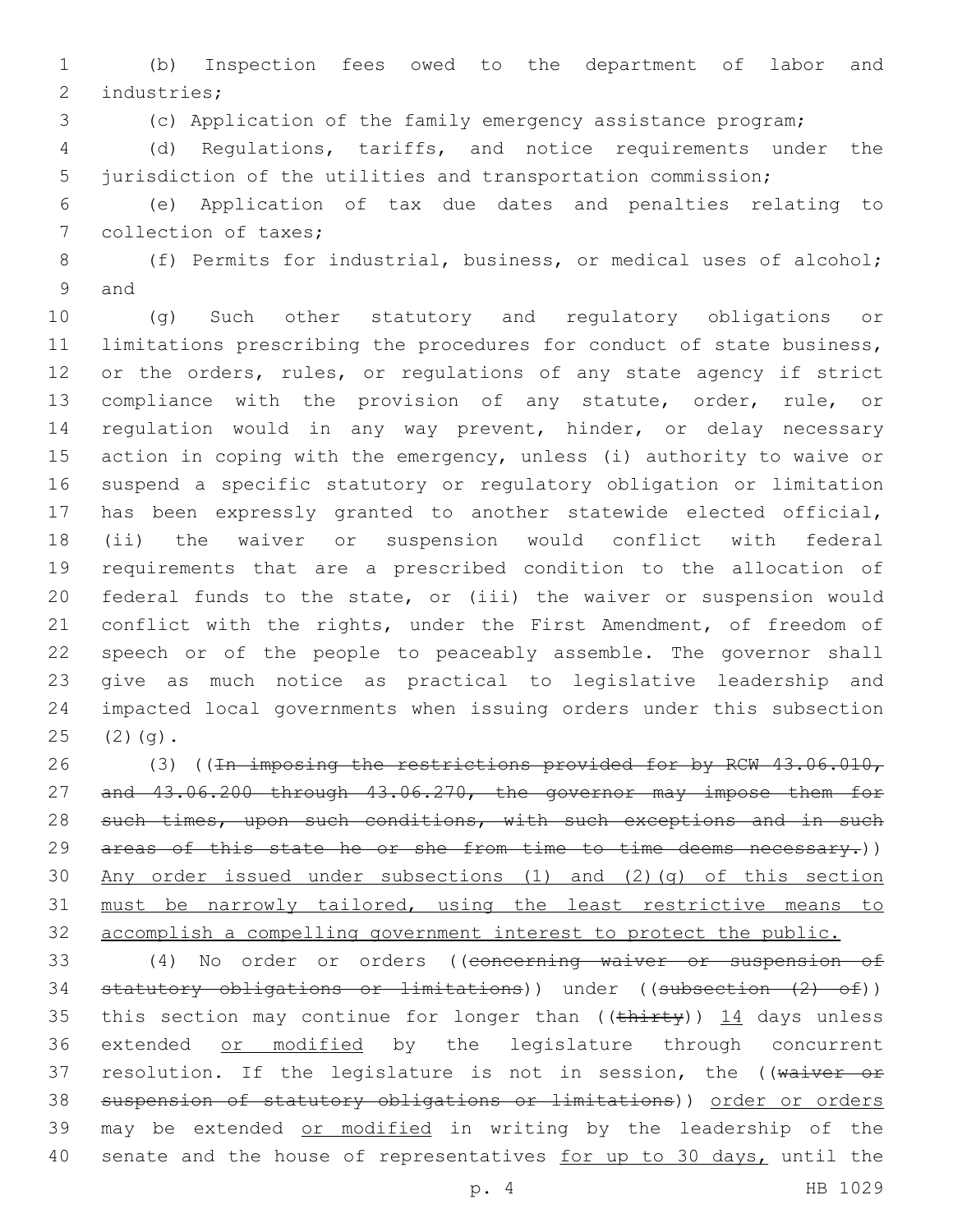legislature can extend the waiver or suspension by concurrent resolution. For purposes of this section, "leadership of the senate and the house of representatives" means the majority and minority leaders of the senate and the speaker and the minority leader of the 5 house of representatives.

 (5) Any person willfully violating any provision of an order 7 issued by the governor under this section is quilty of a ((gross)) 8 misdemeanor.

 **Sec. 4.** RCW 4.12.020 and 2001 c 45 s 2 are each amended to read 10 as follows:

 Actions for the following causes shall be tried in the county 12 where the cause, or some part thereof, arose:

 (1) For the recovery of a penalty or forfeiture imposed by 14 statute;

 (2) Against a public officer, or person specially appointed to execute his or her duties, for an act done by him or her in virtue of his or her office, or against a person who, by his or her command or in his or her aid, shall do anything touching the duties of such 19 officer;

 (3) For the recovery of damages for injuries to the person or for injury to personal property, the plaintiff shall have the option of suing either in the county in which the cause of action or some part thereof arose, or in the county in which the defendant resides, or if 24 there be more than one defendant, where some one of the defendants 25 resides, at the time of the commencement of the action; and

 (4) For judicial review of an emergency proclamation under RCW 27 43.06.210.

 **Sec. 5.** RCW 34.05.350 and 2011 1st sp.s. c 2 s 1 are each 29 amended to read as follows:

30 (1) If an agency for good cause finds:

 (a) That immediate adoption, amendment, or repeal of a rule is necessary for the preservation of the public health, safety, or general welfare, and that observing the time requirements of notice and opportunity to comment upon adoption of a permanent rule would be 35 contrary to the public interest;

 (b) That state or federal law or federal rule or a federal deadline for state receipt of federal funds requires immediate 38 adoption of a rule; or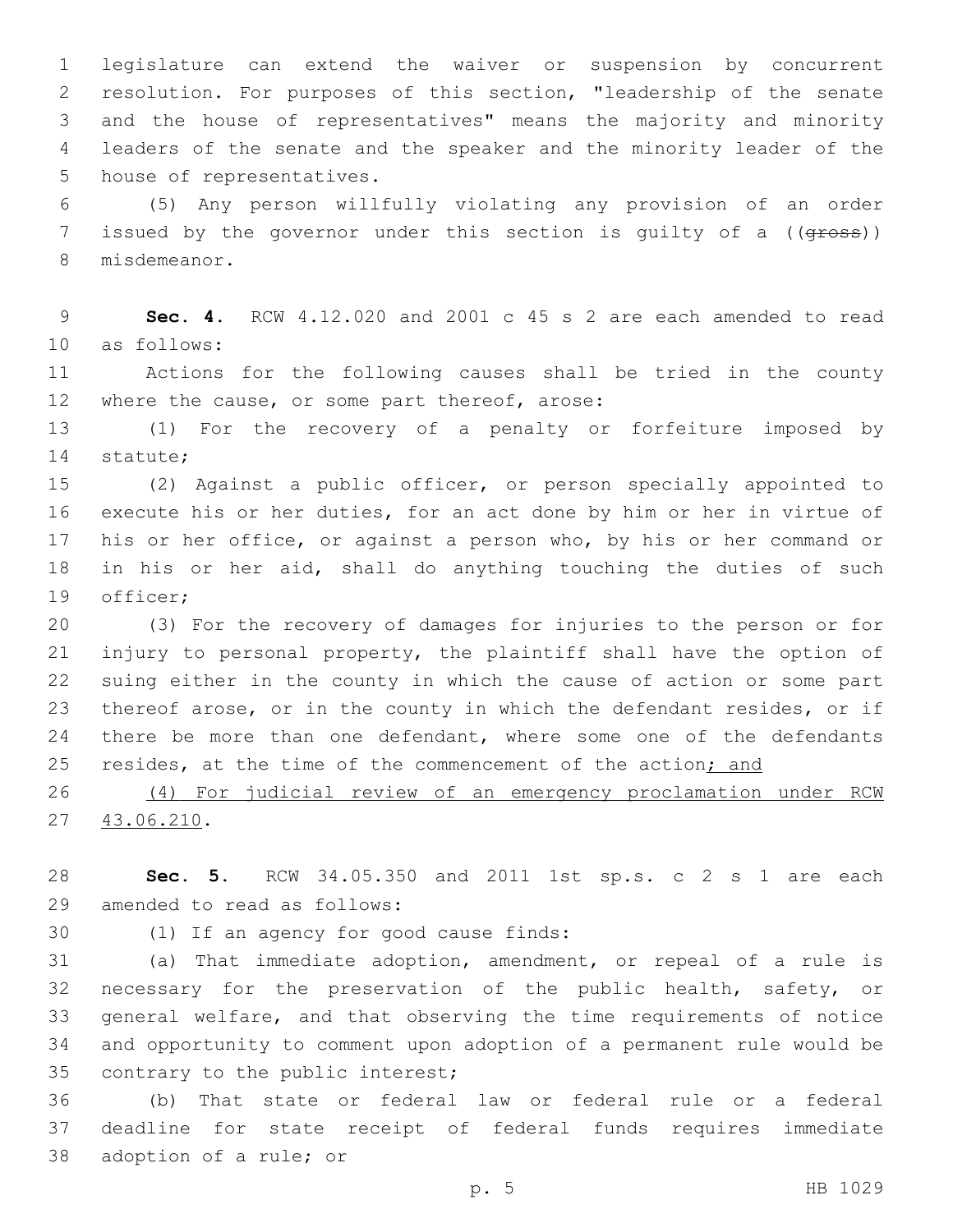(c) In order to implement the requirements or reductions in appropriations enacted in any budget for fiscal year 2009, 2010, 2011, 2012, or 2013, which necessitates the need for the immediate adoption, amendment, or repeal of a rule, and that observing the time requirements of notice and opportunity to comment upon adoption of a permanent rule would be contrary to the fiscal needs or requirements of the agency,

 the agency may dispense with those requirements and adopt, amend, or repeal the rule on an emergency basis. The agency's finding and a concise statement of the reasons for its finding shall be incorporated in the order for adoption of the emergency rule or amendment filed with the office of the code reviser under RCW 13 34.05.380 and with the rules review committee.

 (2) An emergency rule adopted under this section takes effect upon filing with the code reviser, unless a later date is specified in the order of adoption, and may not remain in effect for longer 17 than one hundred twenty days after filing. An emergency rule adopted during a state of emergency proclaimed under RCW 43.06.210 may not 19 remain in effect for longer than 30 days after the state of emergency ceases to exist. Identical or substantially similar emergency rules may not be adopted in sequence unless conditions have changed or the agency has filed notice of its intent to adopt the rule as a permanent rule, and is actively undertaking the appropriate procedures to adopt the rule as a permanent rule. This section does not relieve any agency from compliance with any law requiring that its permanent rules be approved by designated persons or bodies 27 before they become effective.

28 (3) Within seven days after the rule is adopted, any person may petition the governor requesting the immediate repeal of a rule adopted on an emergency basis by any department listed in RCW 43.17.010. Within seven days after submission of the petition, the governor shall either deny the petition in writing, stating his or her reasons for the denial, or order the immediate repeal of the rule. In ruling on the petition, the governor shall consider only whether the conditions in subsection (1) of this section were met such that adoption of the rule on an emergency basis was necessary. 37 If the governor orders the repeal of the emergency rule, any sanction imposed based on that rule is void. This subsection shall not be construed to prohibit adoption of any rule as a permanent rule.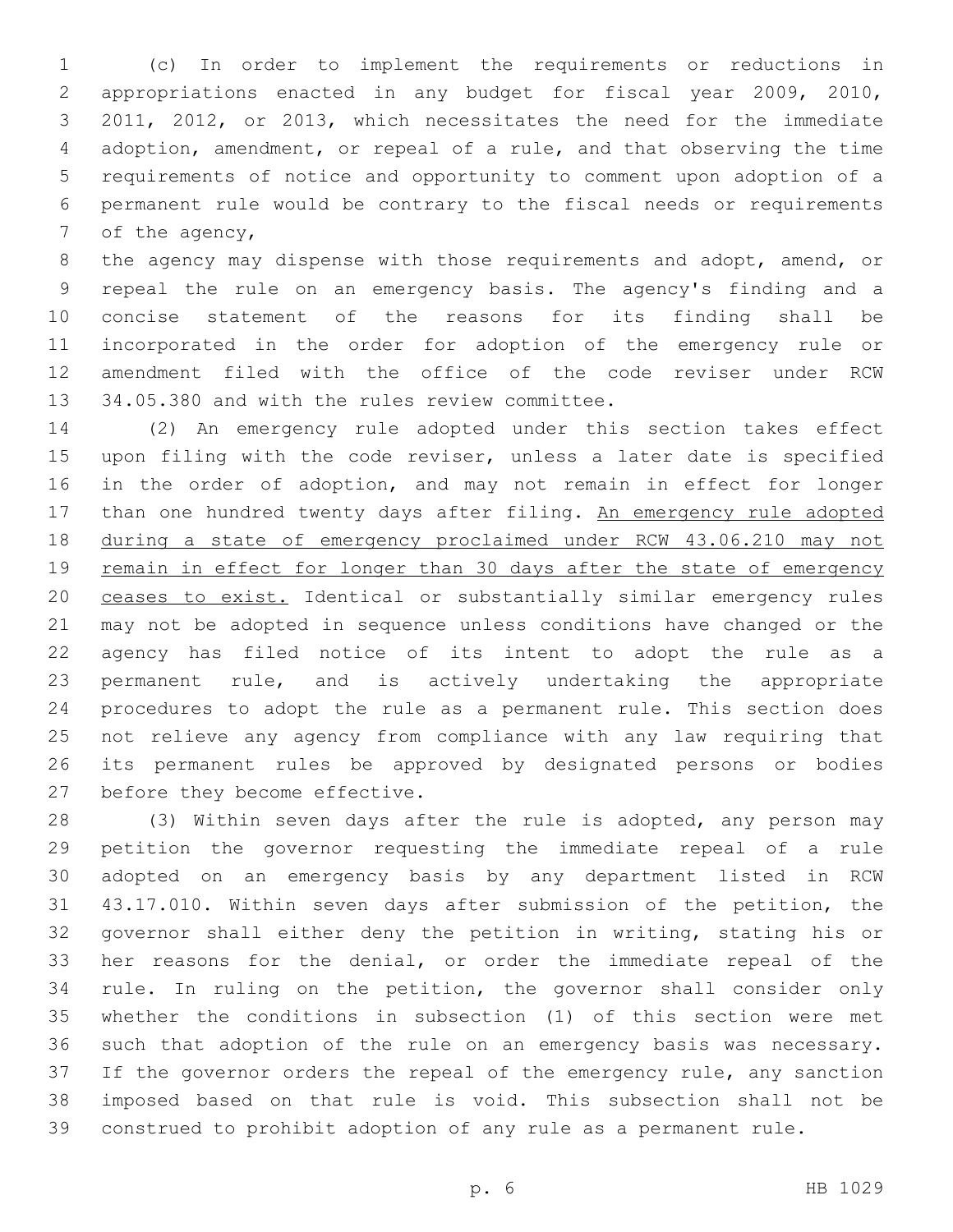(4) No more than three days after an emergency rule is adopted during a state of emergency proclaimed under RCW 43.06.210, the agency shall provide an opportunity for oral comment to be received by the agency in a rule-making hearing that follows RCW 34.05.325 (4) and (5). The agency must provide notice of the hearing as described in RCW 34.05.320(1).

 **Sec. 6.** RCW 43.70.130 and 1990 c 132 s 2 are each amended to 8 read as follows:

9 (1) The secretary of health shall:

10  $((+1))$  (a) Exercise all the powers and perform all the duties 11 prescribed by law with respect to public health and vital statistics;

 (( $(2)$ )) (b) Investigate and study factors relating to the preservation, promotion, and improvement of the health of the people, 14 the causes of morbidity and mortality, and the effects of the environment and other conditions upon the public health, and report the findings to the state board of health for such action as the 17 board determines is necessary;

 $((+3+))$  (c) Strictly enforce all laws for the protection of the public health and the improvement of sanitary conditions in the state, and all rules, regulations, and orders of the state board of 21 health;

 $((44))$   $(d)$  Enforce the public health laws of the state and the rules and regulations promulgated by the department or the board of health in local matters, when in its opinion an emergency exists and the local board of health has failed to act with sufficient promptness or efficiency, or is unable for reasons beyond its control to act, or when no local board has been established, and all expenses so incurred shall be paid upon demand of the secretary of the department of health by the local health department for which such services are rendered, out of moneys accruing to the credit of the municipality or the local health department in the current expense 32 fund of the county;

 $(1+5)$ ) (e) Investigate outbreaks and epidemics of disease that may occur and advise local health officers as to measures to be taken 35 to prevent and control the same;

36  $((+6+))$  (f) Exercise general supervision over the work of all local health departments and establish uniform reporting systems by local health officers to the state department of health;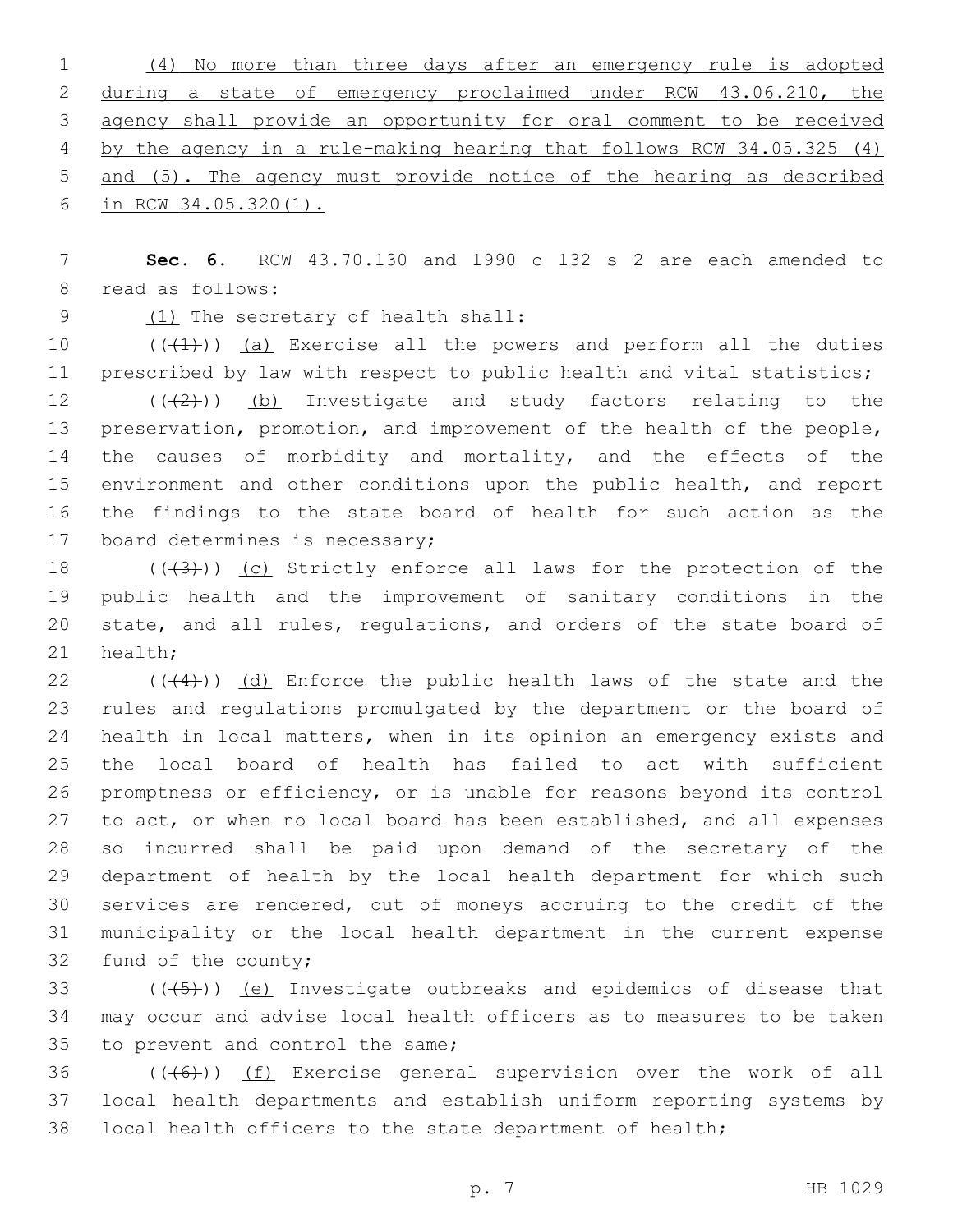$((+7)$ ) (g) Have the same authority as local health officers, except that the secretary shall not exercise such authority unless 3 the local health officer ((fails or)) is unable to do so, or when in ((an)) a proclaimed state of emergency the safety of the public health demands it, or by agreement with the local health officer or 6 local board of health;

 ( $(\overline{8})$ ) (h) Cause to be made from time to time, personal health and sanitation inspections at state owned or contracted institutions and facilities to determine compliance with sanitary and health care 10 standards as adopted by the department, and require the governing authorities thereof to take such action as will conserve the health 12 of all persons connected therewith, and report the findings to the 13 governor;

14 (((49))) (i) Review and approve plans for public water system design, engineering, operation, maintenance, financing, and emergency response, as required under state board of health rules;

 (( $(410)$ )) (j) Take such measures as the secretary deems necessary in order to promote the public health, to establish or participate in the establishment of health educational or training activities, and to provide funds for and to authorize the attendance and participation in such activities of employees of the state or local health departments and other individuals engaged in programs related to or part of the public health programs of the local health departments or the state department of health. The secretary is also authorized to accept any funds from the federal government or any public or private agency made available for health education training purposes and to conform with such requirements as are necessary in 28 order to receive such funds; and

 $((+11))$  (k) Establish and maintain laboratory facilities and services as are necessary to carry out the responsibilities of the 31 department.

 (2)(a) Any emergency order or policy issued by the secretary in response to a proclaimed state of emergency must identify the area of the state in which the emergency exists. Such area may not exceed a 35 single county in any single proclamation. The secretary may issue multiple proclamations intended to address simultaneous emergencies in multiple counties, even where those simultaneous emergencies arise from the same facts constituting an emergency.

 (b) No order or policy issued under this subsection (2) may continue for longer than 14 days unless extended or modified by the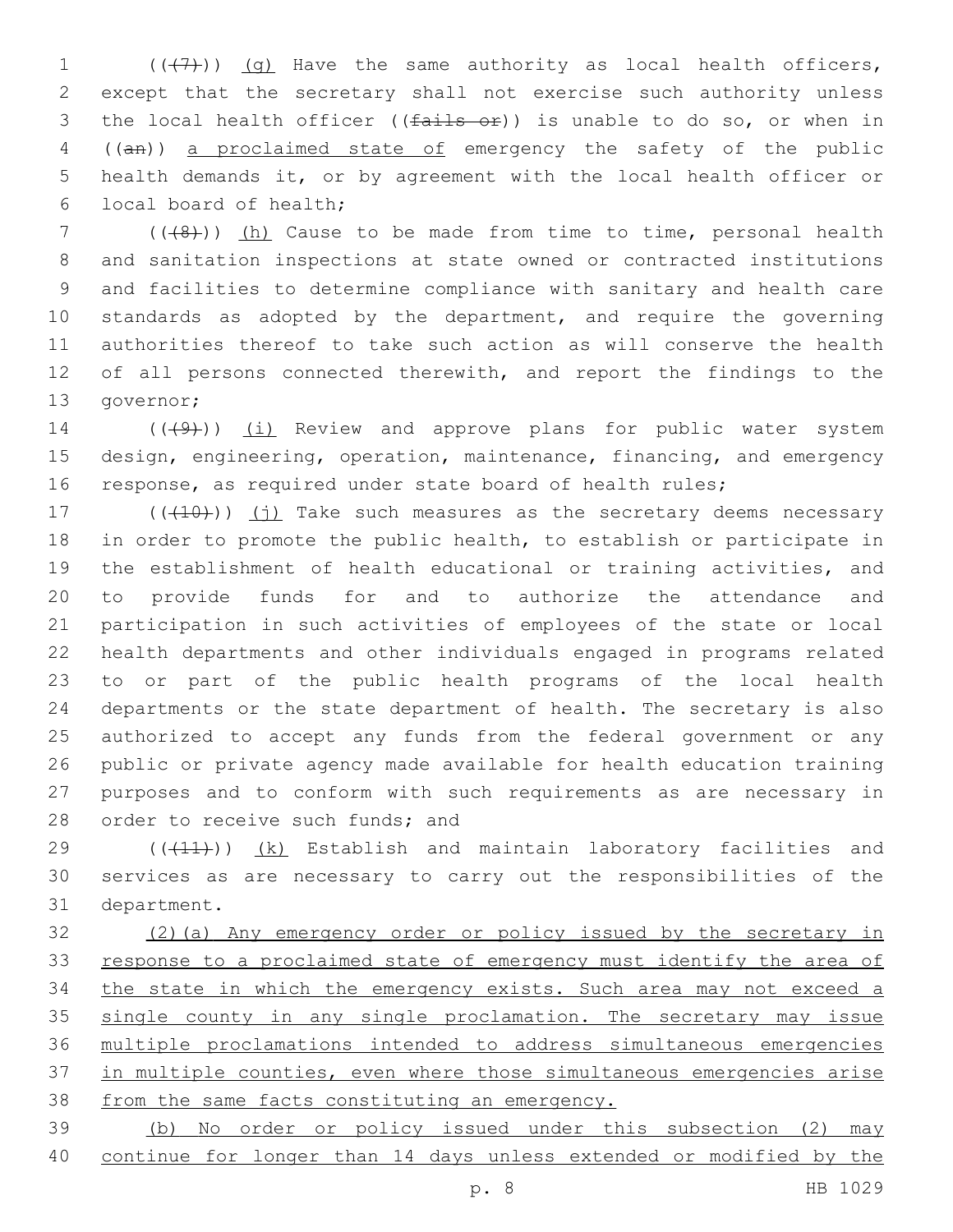legislature through concurrent resolution. If the legislature is not in session, the order or policy may be extended or modified in writing by the majority and minority leaders of the senate and the speaker and the minority leader of the house of representatives for up to 30 days, until the legislature can extend the order or policy 6 by concurrent resolution.

 (c) Any order or policy issued under this subsection (2) must be narrowly tailored, using the least restrictive means to accomplish a 9 compelling government interest to protect the public.

 **Sec. 7.** RCW 70.05.070 and 2020 c 20 s 1066 are each amended to read as follows:11

12 (1) The local health officer, acting under the direction of the local board of health or under direction of the administrative officer appointed under RCW 70.05.040 or 70.05.035, if any, shall:

 $((+1)^{n})$  (a) Enforce the public health statutes of the state, rules of the state board of health and the secretary of health, and all local health rules, regulations and ordinances within his or her jurisdiction including imposition of penalties authorized under RCW 70A.125.030 and 70A.105.120, the confidentiality provisions in RCW 70.02.220 and rules adopted to implement those provisions, and filing 21 of actions authorized by RCW 43.70.190;

22  $((+2+))$  (b) Take such action as is necessary to maintain health and sanitation supervision over the territory within his or her 24 jurisdiction;

 ( $(\overline{+3})$ ) (c) Control and prevent the spread of any dangerous, contagious or infectious diseases that may occur within his or her 27 jurisdiction;

28  $((4)$ ) (d) Inform the public as to the causes, nature, and prevention of disease and disability and the preservation, promotion and improvement of health within his or her jurisdiction;

 ( $(\overline{(+5+)})$  (e) Prevent, control or abate nuisances which are 32 detrimental to the public health;

 $(1 + 6)$ ) (f) Attend all conferences called by the secretary of 34 health or his or her authorized representative;

 $((+7+))$  (g) Collect such fees as are established by the state board of health or the local board of health for the issuance or renewal of licenses or permits or such other fees as may be authorized by law or by the rules of the state board of health;